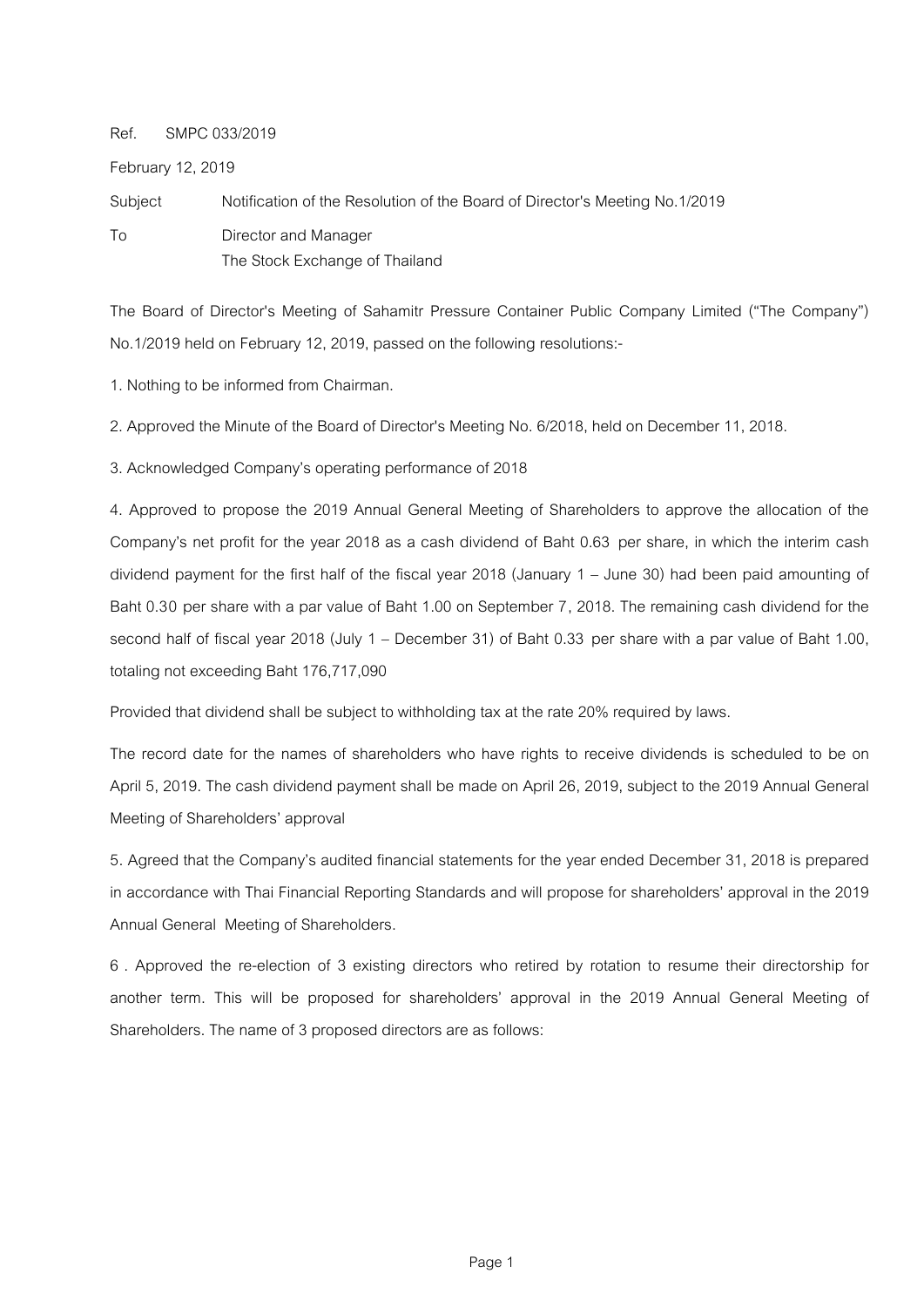| Name                      | Type of Director | Years as a | Meeting       |
|---------------------------|------------------|------------|---------------|
|                           |                  | director   | Attendance in |
|                           |                  |            | 2018          |
| 1. Mrs. Ubol Ekahitanond  | Deputy Chairman  | 12 years   | 100%          |
| 2. Mr. Surasak Urpsirisuk | <b>Director</b>  | 24 years   | 100%          |
| 3. Mr. Taidee Visavaveja  | <b>Director</b>  | 22 years   | 67%           |

Therefore, the name of 9 directors as shown below;

| 1. Mr. Vinai Vittavasgarnvej              | Chairman and Independent Director |
|-------------------------------------------|-----------------------------------|
| 2. Mrs. Ubol Ekahitanond                  | Deputy Chairman                   |
| 3. Mr. Surasak Urpsirisuk                 | Director                          |
| 4 Mrs. Patama Laowong                     | Director                          |
| 5. Mrs. Supha Phromsaka Na Sakolnakorn    | Director                          |
| 6 Mr. Taidee Visavaveja                   | Director                          |
| 7. Mr. Komin Linphrachaya                 | Independent Director              |
| 8. Mrs. Werawan Boonkwan                  | Independent Director              |
| 9. Associate Professor Dr. Jade Donavanik | Independent Director              |

7 . Approved the re-election of 3 existing audit committees who retired by rotation to resume their position for another term. Consequently, the name of 3 audit committees are as follows;

1. Mr. Komin Linphrachaya, Chairman of Audit Committee (with accounting and finance expertise)

Term of Chairman of Audit Committee position is 2 Years during April 2019 – March 2021

2. Mrs. Werawan Boonkwan, Audit Committee (with accounting and finance expertise)

Term of Audit Committee position is 1 Year during April 2019 – March 2020

3. Associate Professor Dr. Jade Donavanik, Audit Committee (with legal expertise)

Term of Audit Committee position is 1 Year during April 2019 – March 2020

8. Reviewed and approved Audit Committee Charter.

9. Approved to propose the 2019 Annual General Meeting of Shareholders to approve the Director

remuneration of year 2019 for 9 persons with the total amount of not exceeding Baht 6 Million per annum which is the same rate as prior year (2018). The details of remunerations are as follow;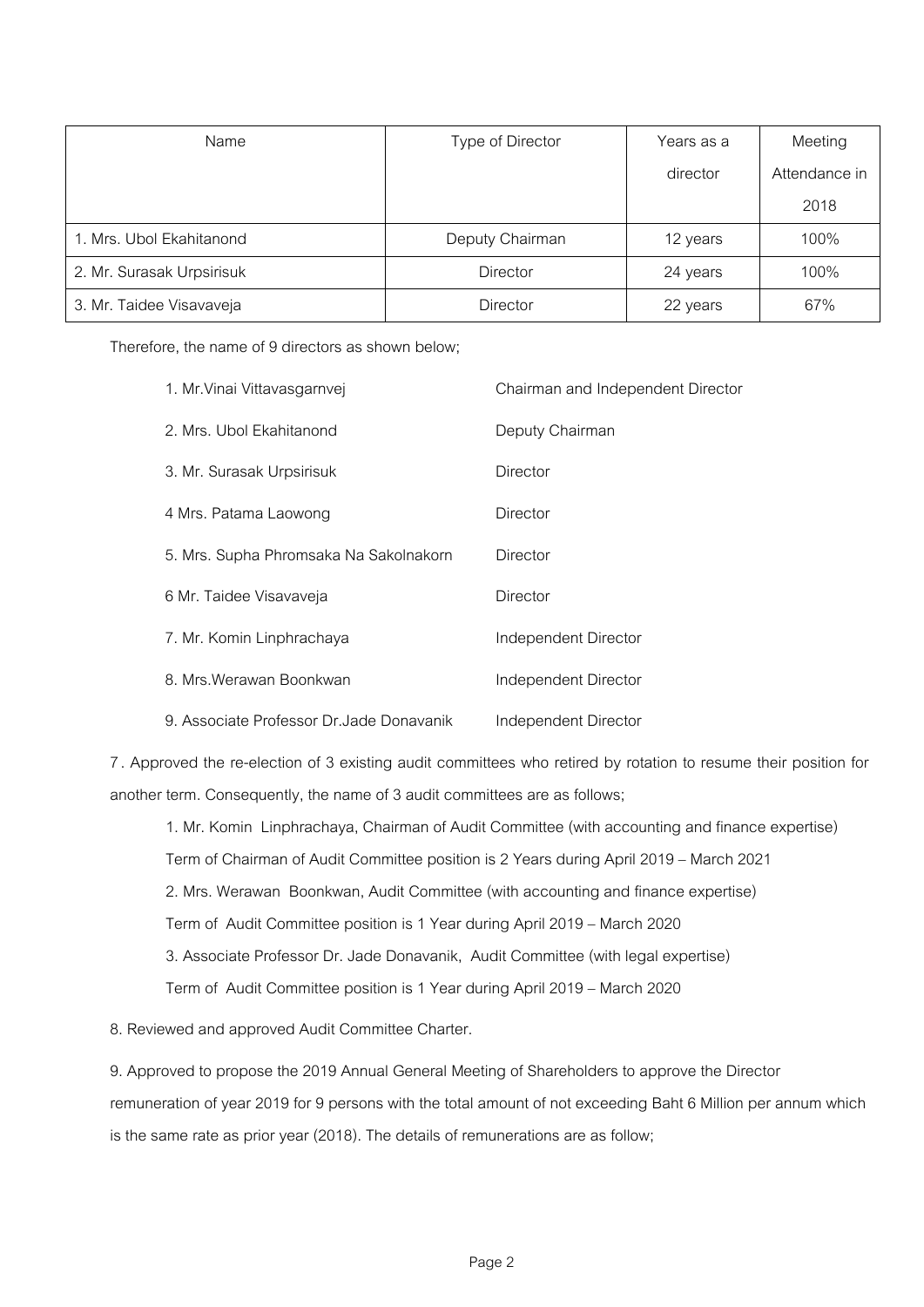## **Compensation for the Board of Directors**

| <b>Position</b>  | Compensation<br>(Baht per month) | <b>Meeting Allowance</b><br>(Baht per time) |  |
|------------------|----------------------------------|---------------------------------------------|--|
| Chairman         | 60,000                           | 10,000                                      |  |
| <b>Directors</b> | 10,000                           | 10,000                                      |  |

## **Compensation for the Board of Executive Directors**

| Position         | Compensation<br>(Baht per month) | <b>Meeting Allowance</b><br>(Baht per time) |  |
|------------------|----------------------------------|---------------------------------------------|--|
| Chairman         | 50,000                           | $\overline{\phantom{a}}$                    |  |
| <b>Directors</b> | 30,000                           | $\qquad \qquad \blacksquare$                |  |

**Compensation for Audit Committees** 

| <b>Position</b>         | Compensation<br>(Baht per month) | <b>Meeting Allowance</b><br>(Baht per time) |
|-------------------------|----------------------------------|---------------------------------------------|
| Chairman                | 20,000                           | 10,000                                      |
| <b>Audit Committees</b> | 15,000                           | 10,000                                      |

10. Approved to propose the 2019 Annual General Meeting of Shareholders to appoint Mr. Somckid Tiatragul, Auditor license No 2785 or Ms. Kanyanat Sriratchatchaval Auditor license No 6549 or Mr. Teerasak Chuasrisakul Auditor license No.6624 or Mr. Narin Churamongkol Auditor license No 8593 of Grant Thornton Limited as the auditor of the Company for the year 2019 with the annual remuneration of Baht 1,242,000 which increased from prior year (2018) by Baht 62,000 or 5.3%.

11. Approved to propose the 2019 Annual General Meeting of Shareholders to approve the reduction of the Company's registered capital amounting of Baht 898,972 from the existing registered capital of Baht 536,405,305 to Baht 535,506,333 by cancelling the company's authorized but unissued shares of 898,972 shares with the par value of Baht 1.00 per share

12. Approved to propose the 2019 Annual General Meeting of Shareholders to approve the amendment of the Company's memorandum of Association No.4 in accordance with the capital reduction with the following details:

| ข้อ 4 | Registered capital | 535,506,333 | Baht | (Five hundred thirty five million five hundred six thousand        |
|-------|--------------------|-------------|------|--------------------------------------------------------------------|
|       |                    |             |      | three hundred thirty three Baht)                                   |
|       | Number of shares   | 535.506.333 |      | Shares (Five hundred thirty five million five hundred six thousand |
|       |                    |             |      | three hundred thirty three Shares)                                 |
|       | Par value          | 1.00.       | Baht | (One Baht and no Cents)                                            |
|       |                    |             |      |                                                                    |